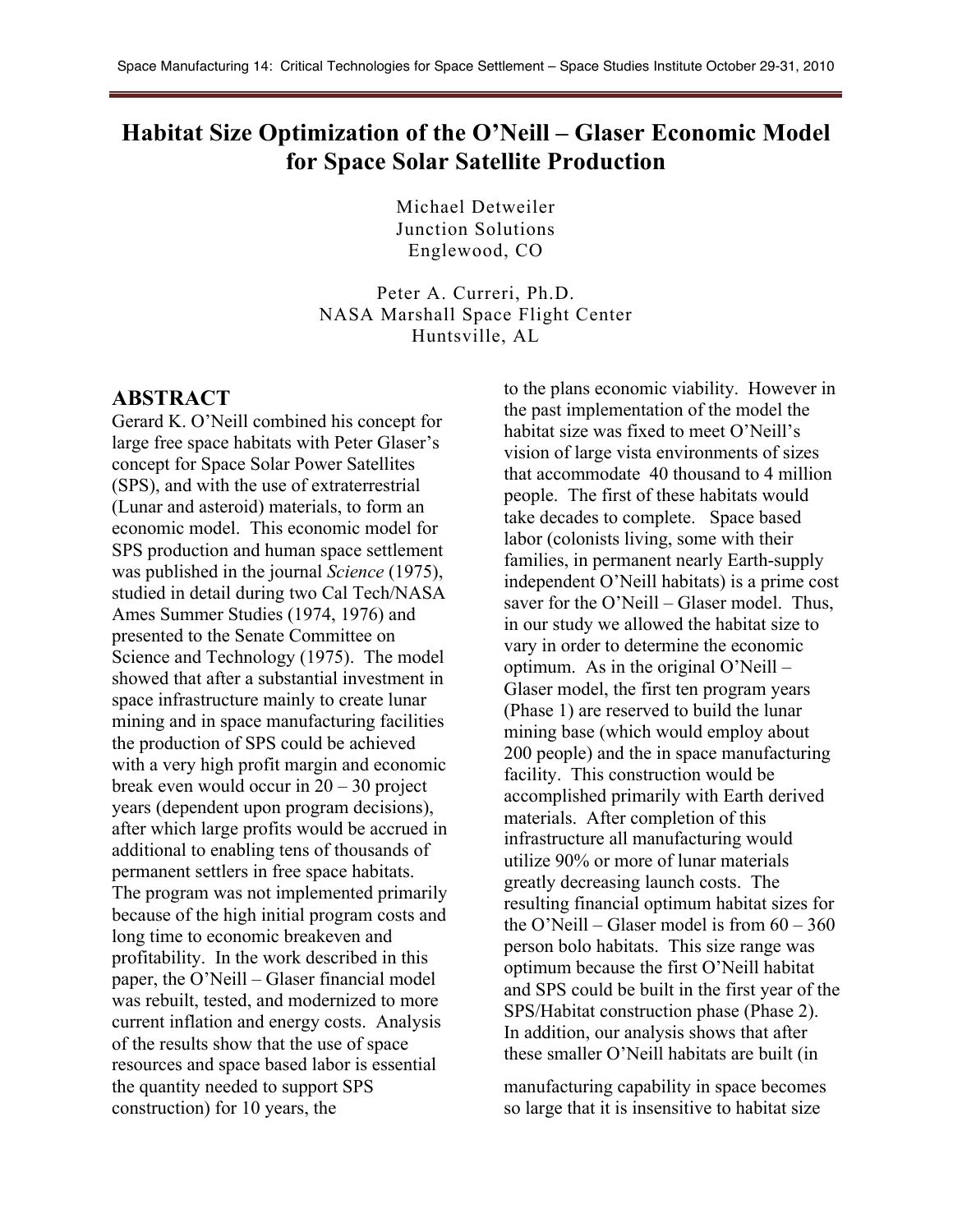enabling the economic construction of large vista habitats as envisioned by O'Neill.

#### **1. INTRODUCTION**

Space offers countless raw materials and opportunities for exploration and profit [1]. However, the large gravity field of Earth makes any forays into space very expensive. In the mid 1970s the idea was formed [2] to create large space habitats in the  $5<sup>th</sup>$  LaGrange Point (L5) that would be employed to construct Space Solar Power Satellites (SPS). The LaGrange Points are regions in space near the Earth and the Moon where the gravitational fields of the two bodies cancel. These Satellites [3] would beam power down to Earth, converting the energy of the Sun in space into a cheap and abundant energy source on Earth. In 1975 NASA began to study these concepts. One of the first comprehensive reports was from the 1975 summer study hosted at the Ames NASA Center entitled "Space Settlements: a Design Study." The study advocated a combination of 10,000 person habitats and other facilities to meet the



**FIGURE 1.** The economics of using space resources relative to Earth launch is compared by showing the cumulative cost for sending 50 kt/yr of material from the Earth or from the Moon. The cost from the Moon includes the \$283 billion required to build a lunar base and other necessary infrastructure.

Two of the main themes that this paper builds upon are that space labor and space resources are cheaper than Earth based labor and resources when working in space. The use of space resources is imperative to enable

projected energy needs for new power generation in the US and the rest of the world. This required an investment of \$1,400 Billion (in 2005 dollars) and had an economic breakeven time of 38 years [4]. The uncertainties associated with this large investment and time scale for economic return made the 1975 NASA study proposed program cost prohibitive even with its large potential benefits. The purpose of this paper is to study how the initial cost and economic break-even time can be minimized by varying habitat size. The details of the 1975 NASA report provide a set of engineering parameters and financial assumptions which were used for the calculations. The cost data was inflated to 2005 dollars and the US and world energy requirements and energy costs were updated to 2005 values. With this basis we studied the optimum geometry and size of habitats in order to maximize the potential economic benefit of space habitats and SPS.

economically reasonable space exploration [5], settlement [6], and space industrialization and solar power development [7]. Launching advanced lightweight solar power satellites from Earth can be cheaper than using space resources when few units are launched [8]; however, Earth launched solar power satellites, even using advanced technologies, are not economically competitive [9] unless Earth launch costs can be greatly reduced. Space solar power satellites might be constructed autonomously from Earth, but only with significant advancements in technology [10]. Using space resources, such as metals from the Moon as construction materials, has a high initial cost but a much lower cost per unit produced and transported into space. Figure 1 shows the difference in cost when bringing just 50 kilotons per year to L5 from the Earth or Moon. The costs given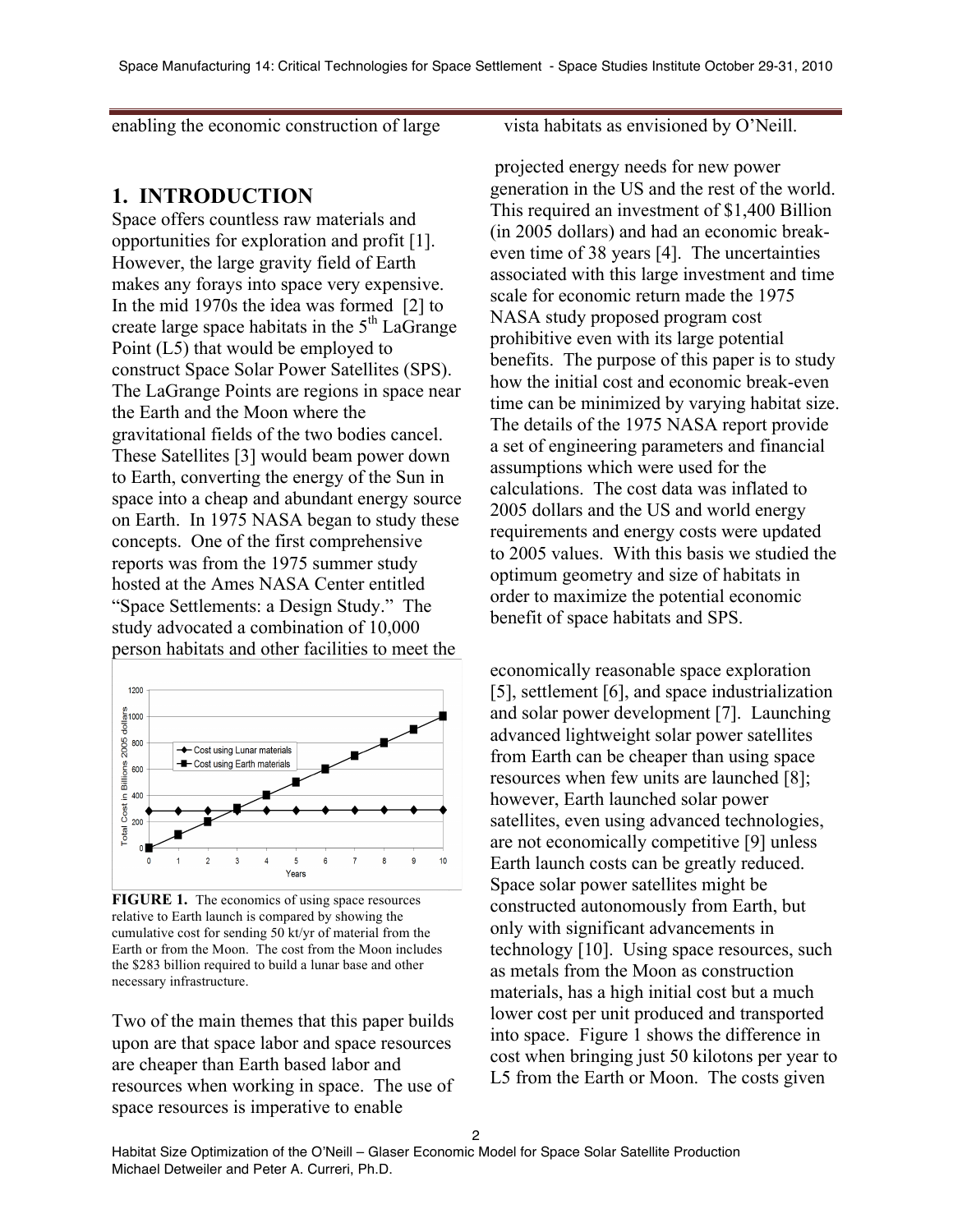for transporting materials from the Earth is obtained simply by multiplying the launch cost by the amount of material launched. The costs for sending materials from the Moon are obtained by adding the expenses of building the lunar infrastructure to those of sending the material from the Moon to L5. Fifty kilotons is enough material for the construction of a 766 person habitat (with shielding) or enough to construct about 62.5% of a 10 GW solar power satellite. For Figure 1, a launch cost of \$1000 per kilogram is assumed (compared to current costs of about \$10,000/kilogram). Also assumed for the space resources calculation is a \$283 billion estimate for the start-up costs, which is the value assumed in the 1975 NASA Report [4] inflated to 2005 dollars. The method for obtaining the yearly costs of the space resources will be covered in detail in the Methods section of this report. In short, while SPS lunched from Earth are still not economically viable, utilizing space resources for SPS construction is economically compelling after about the third satellite even using decades old technologies. The energy required for transporting materials to L5 or to Geosynchronous Orbit (GEO) is a factor of almost 20 times greater from the



**FIGURE 2.** Cost for 614 Earth based labor versus space based labor.

Earth than from the Moon, thus using lunar materials has high economic benefit. Figure 1 shows that the costs of infrastructure to transport and process the lunar materials (\$283 billion) are recovered in less than 3

years. After 10 years, the cost of transporting material from the Moon is cheaper by \$700 billion. In addition to the large economic benefit, using space resources has the added bonus of building infrastructure for further space development and exploration such as ventures to asteroids or Mars and enables the human settlement of space. The benefit of the investment in space resource utilization continues indefinitely into the future. Space based labor also proves to be far cheaper than Earth based labor for large space endeavors. Space labor is the labor of people living in space almost completely independent from Earth. If a community is created in space which creates its own products and grows its own food, it is cheaper than a community in space using Earth supplies because of the exorbitant costs of transportation from Earth to space. Workers based in space using Earth resources require a constant resupply of materials launched from Earth. They must be rotated back to Earth every six months, and their salary must also be supplied from Earth. Workers living in a near independent and moderately comfortable permanent space habitat could be paid mostly using goods constructed in space. Each habitat could have a large agriculture section, in which food is grown. Living in permanent habitats also has the added benefit of attracting individuals who are betting their future on the project. Creating temporary, unshielded "construction shacks," (as was done in part in the NASA study [4]) has high cost for transportation and re-supply of the workers. The economic consequence of this can be seen in Figure 2. The cost of Earth based workers is obtained by multiplying 614 workers by their wages of \$38,420 and the cost of buying and sending 1.67 tons (at \$19.11 per kilogram) of resupply material from Earth. The cost of Space based labor is obtained by the cost of building and maintaining one space habitat for 614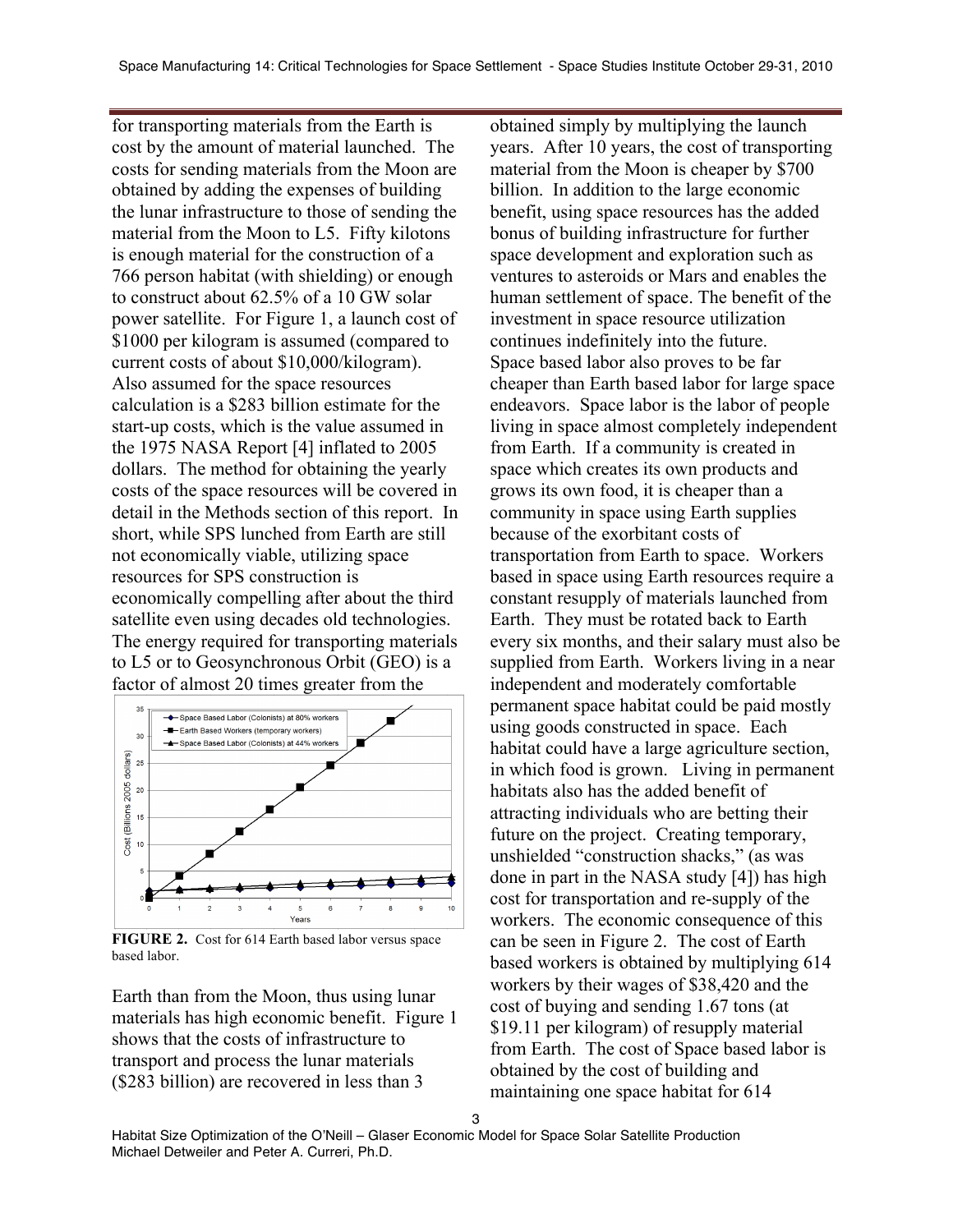workers, and paying each space settler the equivalent to launching 100 kg from Earth. In the habitats for the space settlers only a fraction of the inhabitants work in construction. The habitat in which only 44% are workers will be larger than the habitat in which 80% are workers. Examining Figure 2, it is apparent that the costs of using Earth based personnel (salary, transportation, and resupply costs) quickly exceeds the cost of using space based labor housed in the space habitats described later in this paper after less than a years of operation. Using space settlers instead of temporary workers not only begins the human settlement of space, but also provides much cheaper, more comfortable and dedicated workers for the project.

# **2. METHODS**

In previous papers [11] the concept of a minimum habitat size for beginning space settlement was introduced. The study described in the current paper (presented previously in abbreviated form [12]) was designed to test the effects of Space Habitat size on the economics of Space Solar Power Satellites construction. The model for the underlying engineering concepts was the 1975 NASA report [4] that was considered the most comprehensive prior treatment of the topic. All the costs have been updated according to the inflation rate of 383.42% from the year 1975 to 2005 [13].

In the NASA study [4] the first 10 year period was utilized for research and development, lunar base construction, and other initiation costs. To expedite comparison of habitat size, this study assumes the common cost equal to the inflated value derived in the NASA study [4] for the first 10 years and begins the comparison at year 10 of the project. Each of the figures in the Results section thus starts at project year 10. This corresponds to beginning the analysis when the necessary infrastructure is in place to begin building.

A summary of the activity during these ten years as envisioned in the NASA study [4] is as follows: The first five years are devoted to research and basic construction on Earth. At year 5 a temporary habitat for 200 people is created in Low Earth Orbit (LEO). With a 10 Megawatt (MW) nuclear power plant and a material fabrication plant, the station at LEO starts creating products. At year 9 a L5 space station is created along with the transfer of three 20 MW solar power satellites to provide power for the station. Lunar Landers, which have been researched from year three, are then created. On year ten, a 120MW nuclear power plant is landed on the Moon. Also in this year, the Interlibrational Transfer Vehicle (ITV), the mass driver, and the mass catcher are fully developed. These three pieces of equipment take the raw materials from the Moon and transport them to their destination. The Lunar Base begins operation on Year 10. The total cost for this is estimated to be \$283 billion in 2005 dollars. Space Solar Power Satellite construction offsets the costs of large scale human habitation in space and provides return on the investment. To determine how many new SPS per year are required, the growth rate of the demand for electricity in the world is assumed to be a steady 2.4 percent per year. The total demand for electricity during 2004 was 1,875 GigaWatts [14, 15]. For this analysis, a start date of 2010 is used, so year 12 of the report (the first year SPS are created) would correspond to the year 2022. The business plan for the SPS industry is to capture the world growth and replacement market for electricity, so only 2.4% of this electricity is provided by space industry. The replacement market is 4.32 times smaller than the growth market. So the total electrical needs fulfilled by space power are taken to be 2.96% of the total world electricity requirement. The model for market penetration for the first 10 years is as follows: 10, 12, 16, 20, 25, 32, 49, 45, 50, and 60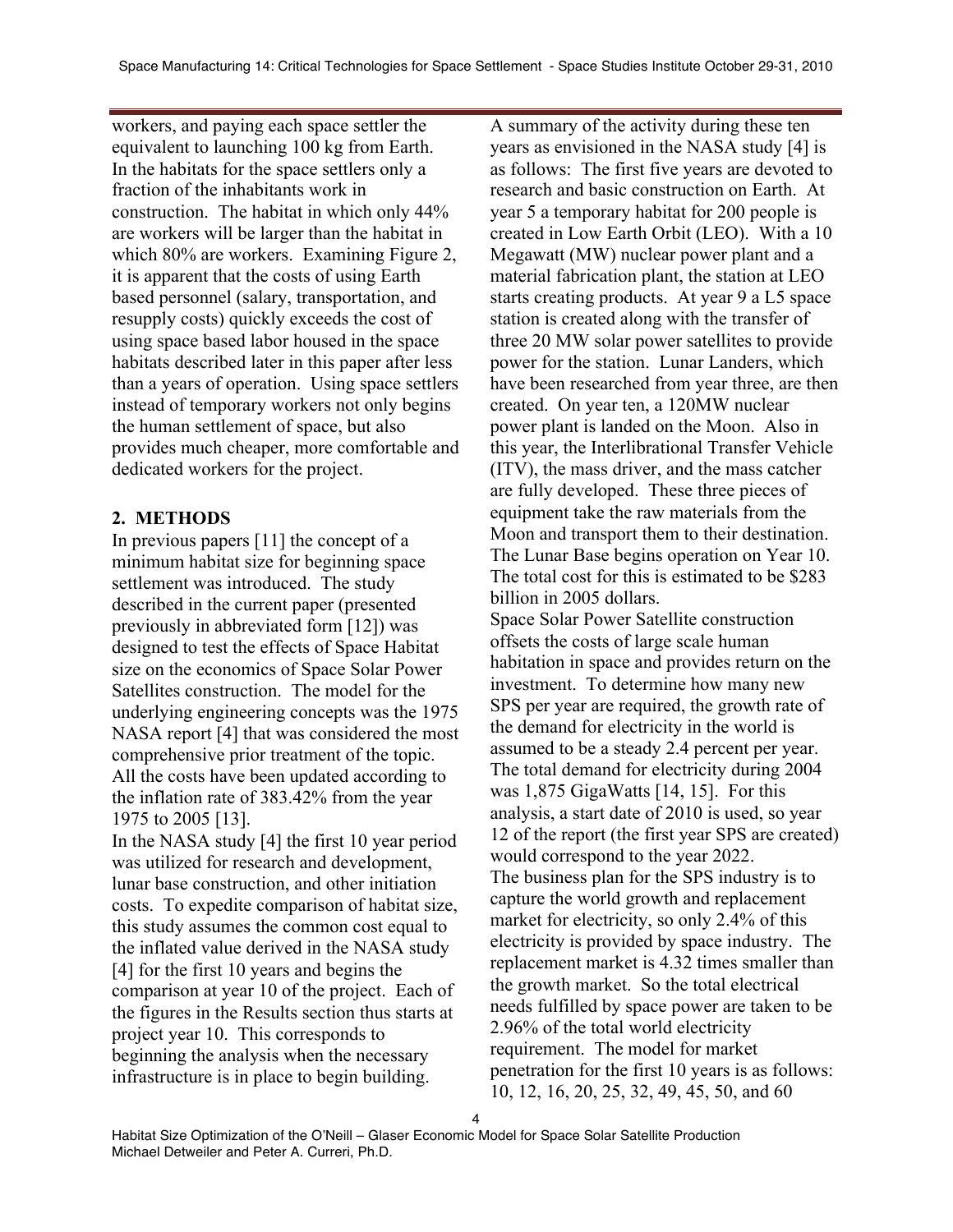percent of the world electrical growth and replacement market. For the years after, this market penetration is taken to be 100 percent of the growth and replacement market. This market penetration is achieved by pricing the electricity 20% below all competing Earth based sources.

The demand formula is then

approximated over the lifetime of the satellite by multiplying by 10. So the total maintenance cost per satellite is \$1.15 billion. The learning curve can be produced using the formula:

is \$115 million per year, which can be

the crews working on the Satellites. There is also a maintenance cost for the SPS. This fee

$$
D = 1,875 \cdot 1.024^{\nu - 2004} \cdot (0.024 + 0.024 \angle 4.32) \cdot p \left(1 \quad w = a \cdot u^{\ln(c)/\ln(2)}\right)
$$
 (3)

To find the number of 10 GW SPS that are created each year, the demand found by Equation (1), is divided by 10 GW, and then rounded to the nearest whole number. These SPS then generate income. The business plan is to charge 80% of the current industrial average price for electricity. The average price in the United States is 891 mils (where 1 mil  $=0.01\text{¢}$ ), and so 80% of this is 712 mils (Public Policy Institute, 2007). The economic benefit, *b*, in billions, of the SPS program could then be calculated as the total population of SPS, *p*s, times the 10 million kilowatt-hours they produce multiplied by their operational time (95%) times the amount of hours per year they are operational, times the price per kilowatt-hour (in billions).  $b = p_s \cdot 10^7 \cdot 0.95 \cdot 24 \cdot 365 \cdot 0.0712 \times 10^{-9}$  (2) The Solar Power Satellites (modeled after the Glaser design [3]) are made of 80 kt of material and take 2,950 worker-years to complete. Some of this material is purchased on Earth and transported to L5. The cost of this material is \$17.67 billion to purchase and \$11.04 billion to transport. The amount of material required from Earth is assumed to decrease at an 80% learning curve, decreasing the purchase and transport cost. The amount of labor required is taken to stay the same as a worst case scenario, except when otherwise stated. When these SPS learning curves are incorporated into the model, a more conservative learning curve of 90% is used to account for the differing levels of expertise of

The standard learning curve of  $80\%$  ( $c = 0.8$ ) which has been found to be a reliable model in airplane construction [16]. This means that each time the amount of machines created doubles, the work and price decrease by 80%. The bulk of the material for the construction of the satellites and the habitats must be transported from the Moon. The cost of the transportation to L5 and the cost of construction (inflated to 2005 dollars) at L5are taken from the 1975 NASA report [4]. The costs associated with the transportation of material come from the Mass Driver, the Mass Catcher, and the Interlibrational Transfer Vehicle (ITV). These are the machines which move the material. The Mass Driver launches the lunar soil or regolith from the surface of the Moon, the Mass Catcher collects this material at L2, and the ITV transports the regolith to L5. The ITV, the Mass Driver, and the Mass Catcher each have costs associated with them. Every year, there must be enough of each to handle the mass needs of that year. But since these continue working, only as many need to be created each year to handle the increase in tonnage over the last greatest tonnage requirement. These costs as well as the mass transfer capacity of each machine are reproduced in Table 1. The transportation costs from the Earth to the place of construction are estimated at \$1,840 per kilogram (\$480/kg in 1975 dollars), which is taken from the NASA report [4] for transfer from Earth to L5. Even though current launch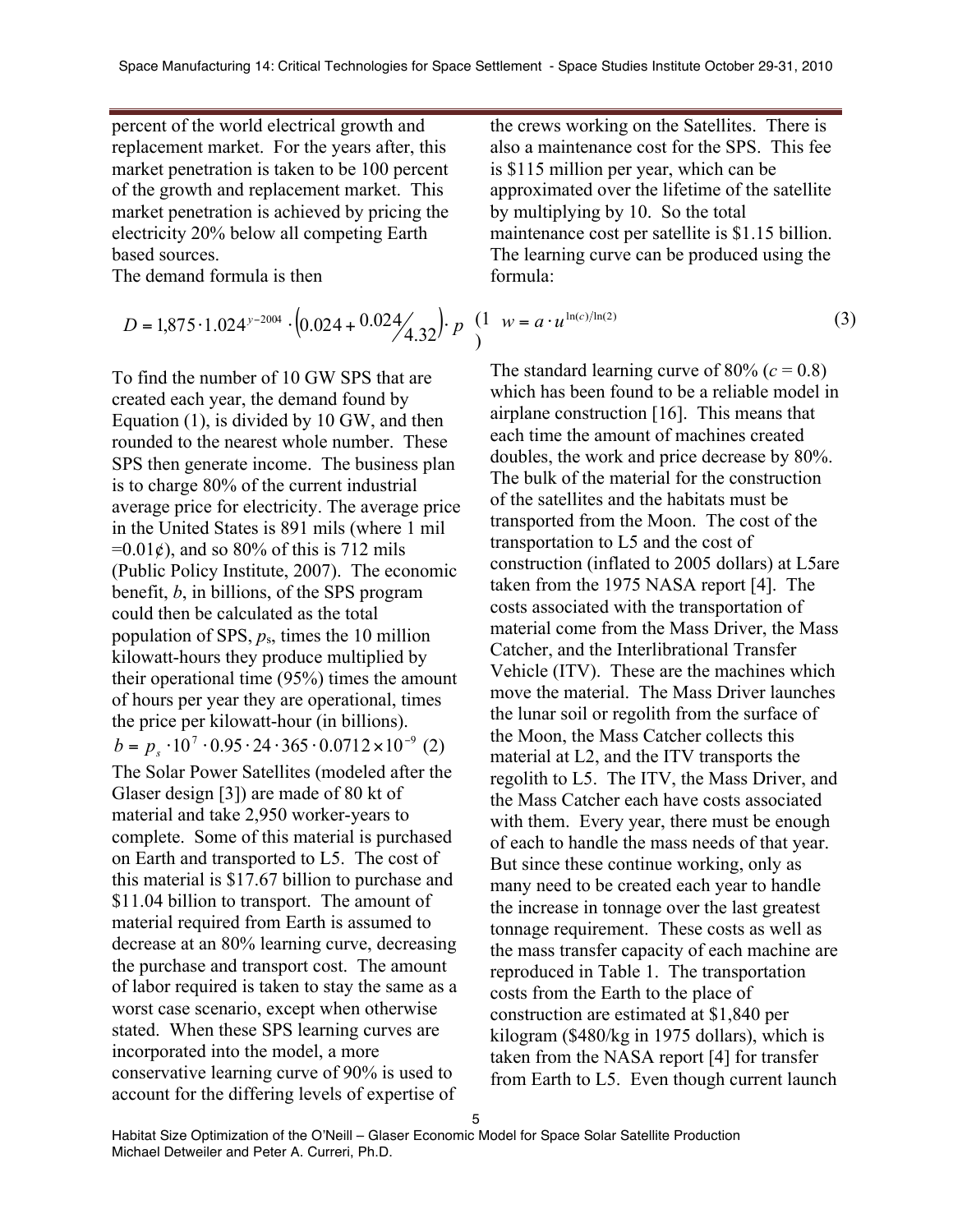costs are higher this rate was considered reasonable when the required increase in launches per year is considered. Since the radius of the bolo spheres are small compared to the length of the rotation tether between them, most of the bolo volume is between 0.8 and 1 gravity. The volume of the bolo can thus be divided into decks in the classic metallic view of space stations. Our proposed bolo design consists of one double sphere on each end of a rotation tether. The outer compartment would be shielded for habitation. Each of these inhabited spheres would be next to another sphere, this one shielded for agriculture. The tonnage of lunar material needed for a bolo can be found the same way as for two spheres, since only two of the spheres are shielded. The structural weight of the agricultural spheres are assumed

to be  $400 \cdot 33.3^3 / r^3$  tons. This is obtained

using the structural weight of a 33.3m bolo in the 1975 NASA Ames report [4]. The population of a bolo can be found by calculating the volume of the habitable spheres and dividing it by  $35m^2 * 3.1m$ . Thirty five  $m<sup>2</sup>$  is the amount of space an individual needs in a high density environment (not including space for food production) and 3.1m is a reasonable height for each deck. After financial break even, as will be discussed later, habitats can economically be built assuming  $47m^2$  for the amount of space an individual needs corresponding to a low density "large vista" environment. The two habitation spheres with their high shielding mass would act as the primary counterweights allowing for the rotation of the bolo.

| <b>Machine Name</b>                                | <b>Transfer</b><br>Capacity (kt/yr) | Cost Per Unit (in Millions,<br>2005 Dollars) | Transportation Costs (in Millions,<br>2005 Dollars. At \$1840 per kg). |
|----------------------------------------------------|-------------------------------------|----------------------------------------------|------------------------------------------------------------------------|
| <b>Interlibrational</b><br><b>Transfer Vehicle</b> | 500                                 | 11.5                                         | 9.2                                                                    |
| Mass Catcher                                       | 313                                 | 2.3                                          | 1.84                                                                   |
| Mass Driver                                        | 625                                 | 172.81                                       | 228.7                                                                  |

Some figures use models with a learning curve for the habitats. For these, an 80% learning curve is used on the labor required. However, the learning curve is assumed to stop after a 75% decrease.

The concept for an Interlibrational Transfer Vehicle in the NASA report [4] uses some cargo (lunar regolith) for reaction mass to achieve propulsion. A round trip requires a quarter of the cargo for propellant. Thus 625 kt must be put in an ITV for it to transport 500 kt of material to L5. Therefore the Mass Drivers and Mass Catchers must move 1.25 times the amount of material needed. Each Mass Driver requires power from a lunar rectenna which receives power from a solar power satellite orbiting the Moon. Each Mass Driver requires 0.1071 of the power received by the rectenna. Each rectenna costs \$8.7 billion. The price and labor decrease with an 80% learning curve based on how many are produced. Given the amount of mass drivers for a year, the amount of rectenna needed and their operating costs can be calculated. The regolith is processed and turned into usable products at L5 in the Material Processing and Fabrication Plants. Each of these is sized to process 1 Mt of lunar rocks per year. The number of plants built each year is that required for the construction of the SPS and habitats. While the first of these plants comes from Earth, each of the following will be built using material from the Moon. Each plant is made of 10.8 kt of material that must be transported from the Moon to L5. To develop a scenario that could begin implementation with current launch systems,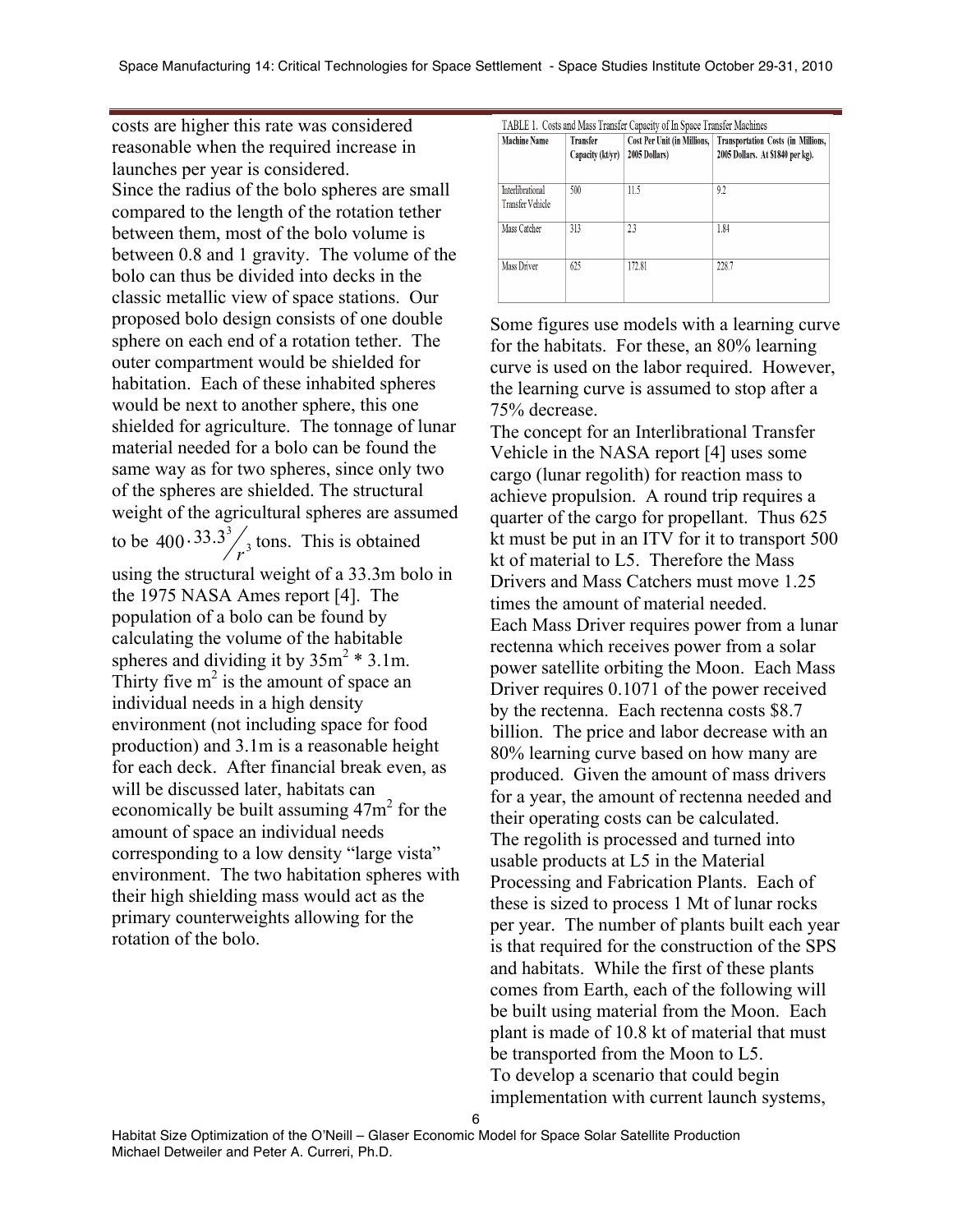we studied an initial 50 space worker startup that begins by building smaller 384 person habitats (compared to the 5000 space worker startup prior to the construction of the 10,000 person habitats used in the NASA study [4]). In the case of habitats that cannot be built in a single year, it is assumed that there are no extra workers brought in, and the number of workers stays at 50. Once a habitat is complete, all workers live in the habitat and there are no Earth-based workers that require 6 month rotation between Earth and space. To maximize the economic payback, there must be just enough total workers in space each year to construct the SPS for that year, as well as to build habitats to keep up with the increased demand for SPS. As was assumed in the NASA study [4], the settlers are paid in materials constructed on the habitats, as well as by 100 kg/year from Earth. The materials from Earth are assumed to be purchased at \$19.2 per kilogram, and transported to L5 at \$1,840 per kilogram.

To maintain the operations on the Moon, 70 workers are needed to create each mass driver and 75 workers are required for the maintenance of the mass drivers. The amount of workers decreases at an 80% learning curve. Also, new lunar rectennas need to be built by lunar workers. Each lunar rectenna requires 277 workers for construction. Twenty percent of the workers on the Moon are assumed to be working on other lunar base related tasks. The lunar base could hold agriculture, and be mostly independent from Earth; thus lunar workers are assumed to be paid the same as settlers.

The cost of the initial supplying of the habitats is taken from the 1975 NASA report [4]. This calculation is for the transportation of nitrogen and hydrogen from Earth, the transportation of plants and animals, the purchase and transportation of some equipment from Earth, and for the transport of the settlers from Earth. The NASA study [4] concludes that this is \$29.02 billion (2005 dollars) for every 10,000

people. Since this cost is directly proportional to the amount of settlers, to find the cost per habitat, multiply the \$29.02 billion times the amount of settlers in the habitat over 10,000. Using the above, the cost and benefit per year can be calculated when given the tonnage and personnel capacity of a certain space habitat. But these factors must be calculated as well. For this, simple geometry as well as previous models done by the 1975 Ames sponsored NASA report [4] are used.

## **3. RESULTS and DISCUSSION**

Analytical and spread sheet models were developed using the methods described above and refined to predict as close as possible the economic data reported in the 1975 NASA report [4]. These models then allow the systematic study of effects of variables such as habitat size, that were not previously analyzed in depth, on the economics of SPS production. **3.1 The Economic Advantage of Beginning with Small Permanent Space Habitats** The primary hypothesis tested in this study is that starting with small permanent space habitats yields improved economics compared to the classic approach of temporary space workers building large (10,000 person or more) habitats. To test this hypothesis a model was created to directly compare habitat sizes with the 1975 Ames hosted NASA study [4] model. In order to fix variables other than habitat size, this initial calculation relies on the NASA study data completely, and uses all the data corresponding to a 1975 start date including using 1975 dollars. The in space society productivity is also calculated based on the NASA study value of 44% per habitat working on SPS and new permanent habitation. The shield weight is 5 tons per square meter. A learning curve similar to that found in the NASA study is applied to the work required for SPS. Eighty percent learning curves are used for the habitats, and are added to the cost for buying the material for the Mass Catchers, Mass Drivers, and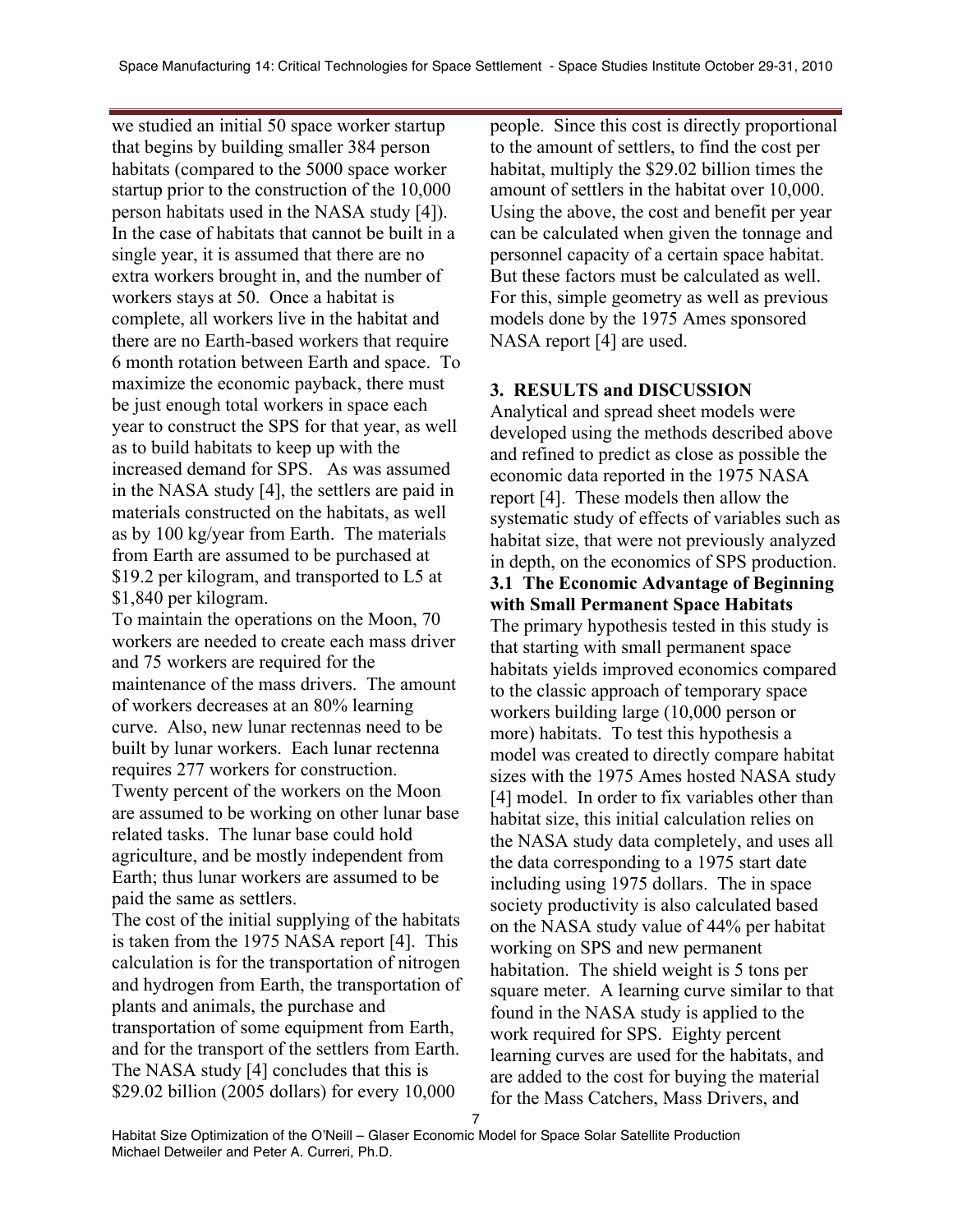ITVs. The benefit from the SPS is reduced to the 1975 value of 141 mills per kilowatt hour. Following the NASA study, the cost of transportation is reduced in year 22 from \$480 per kilogram (in 1975 dollars) to \$110 per kilogram. While there was not enough information to duplicate all the details of the NASA report we believe that the calculation has fidelity within 5 %.

Figure 3 shows the comparison between small bolo habitats and the large torus habitats built using temporary space workers housed in orbital construction shacks. The bolo program relies solely on permanent space labor and use no temporary space construction shacks after the first year. The results given in Figure 3 show that the small bolos, relative to the large vista cylinders, require only about one quarter of the investment, and reach economic breakeven 10 years sooner.



**FIGURE 3**. A Comparison of small bolos to the 1975 NASA Ames study [4] using an almost identical model (1975 economics). This shows the economic benefit of early spaced based labor achieved through smaller permanent habitats

## **3.2 The Economic Effects of Space Worker Productivity and Learning Curves**

The value for worker productivity per man year, MY, used is taken from the NASA report [4] to be 12 tons of structural mass per year for habitat construction and 28 tons per year for SPS construction. In the 30 years since the Ames hosted NASA study,

technology has advanced substantially yielding increases in automation and human productivity. Technology and automation improvements since 1975 combined with the smaller scale of the proposed bolo habitats makes an increase in worker productivity for space construction likely. To account for this productivity increase we maintain the tons per man year numbers above but assume that the society productivity increases so that now only 20% of the settlers are needed for maintenance and other projects on the habitats, which permits 80% (instead of 44%) of the settlers to build SPS and more space habitats. The economic difference caused by this increase in productivity would result in an economic break even about 2.5 years sooner as can be seen in Figure 4.



**FIGURE 4.** Estimate of the economic benefits from productivity increases since 1975 (2005 energy demand and water shielding**)**

The economic calculations given in the 1975 NASA study [4] employ 80% learning curves for habitat construction and 90% for SPS construction. The economic effect of these learning curves can be seen in Figure 5. For the case of 25 MY bolos, using the learning curves to reduce the manpower needed to create each SPS reduces the time needed to break even by about half a year. The 90% learning curve for SPS along with an 80%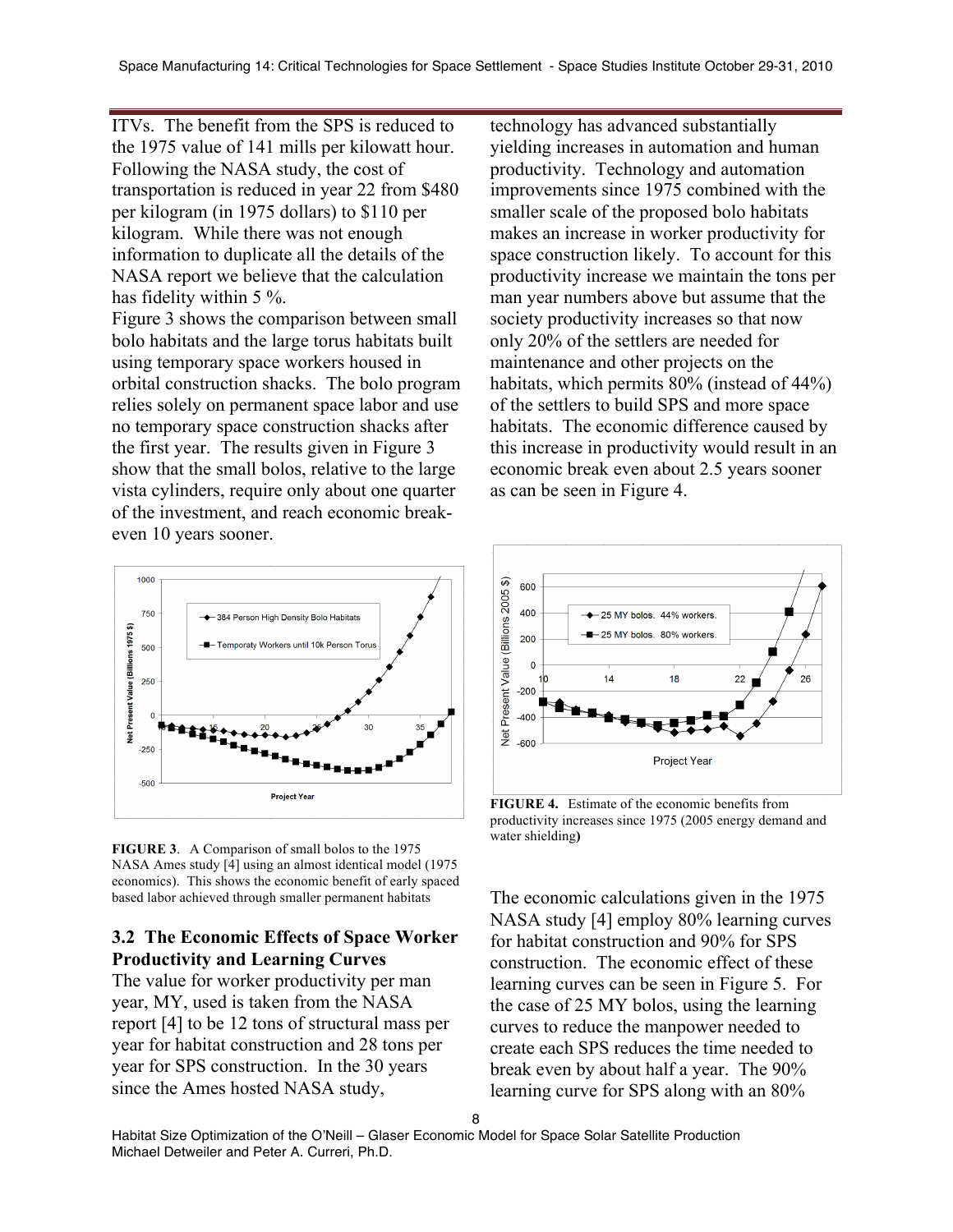learning curve for the habitats can be considered a probable scenario, while the series without the these learning curves could be a worst case scenario. However, for simplicity in the rest of this paper comparisons do not include the habitat or SPS learning curves. These figures are thus conservative, and show a worst case learning scenario in terms of economic costs and time to break even.

## **3.3 Selection of Habitat Geometry and Initial Space Worker Population**

Previous designs for space habitats studied include the torus, sphere, cylinder and bolo. In each of these models, the agriculture is assumed to be kept in a low-shielding structure separate from the inhabited colony. Table 2 shows critical parameters for the large



**FIGURE 5.** The effects of learning curves on the economics of 5 Man Year 384 person habitats (2005 costs and efficiencies)

habitats as well as for some of the smaller habitats.

For the following calculations we assume that habitats must have a three meter thick passive shielding to protect the colony's inhabitants from radiation. Since it is now known that the lunar poles contain excess hydrogen and possibly water ice, water is used as the shield material, allowing for lighter shielding than rock, and also providing a large water storage facility for the colonists. This water could either be obtained from the lunar surface

directly, or by combining the oxygen from the lunar soil with hydrogen. The air in the structure is assumed to be at ½ Earth atmospheric pressure. The structural support would have to keep the air at ½ atmospheres as well as to support the spinning of the structure.

The classical free space settlements as analyzed by the 1975 NASA report [4] are large habitats with populations of 10,000 people or more. However, because of the massive size, a large Earth based space labor force is needed for years before the first of these habitats is built. In order to be economically feasible, construction of a large habitat (Table 2) requires thousands of temporary workers for a number of years.

| <b>TABLE 2.</b> Characteristics of Habitats of Various Geometries |  |
|-------------------------------------------------------------------|--|
| and Population Densities                                          |  |

| <b>Habitat</b> | <b>Population</b> | $Con-$<br>struction<br>Time<br>(MY) | <b>Structural</b><br>Weight (kt) | <b>Shield</b><br>Weight<br>(kt) | <b>Dimensions</b><br>(m)        | <b>Rotation</b><br>Rate<br>(RPM) |
|----------------|-------------------|-------------------------------------|----------------------------------|---------------------------------|---------------------------------|----------------------------------|
| Cylinder       | 50,000            | 44,260                              | 531.2                            | 8,620                           | $R = 245$ ,<br>$L = 1,500$      | $\overline{2}$                   |
| <b>Sphere</b>  | 50,000            | 167,583                             | 2011                             | 12,892                          | $R = 741$                       | 1.15                             |
| Torus          | 45,000            | 1,825                               | 21.9                             | 14,404                          | $R1 = 320$ ,<br>$R = 40$        | 1.75                             |
| HD Bolo        | 384               | 5                                   | .06                              | 13                              | $R = 17.08$ .<br>$Tether = 422$ | $\overline{2}$                   |
| HD Bolo        | 1.922             | 25                                  | $\overline{3}$                   | 35.57                           | $R = 29.2$<br>Tether = $373$    | $\overline{2}$                   |
| HD Bolo        | 3.846             | 50                                  | .6                               | 55.32                           | $R = 36.8$<br>Tether $=343$     | $\overline{2}$                   |
| LD Bolo        | 48.700            | 850                                 | 10.2                             | 348.3                           | $R = 94.6$<br>$Tether = 874$    | 1.25                             |

Starting construction with only 50 workers a year, a 50,000 man cylinder would take about 200 years to complete! Beginning habitat construction with, for example, 25 man year construction time (1,922 person) Bolo habitats, enables the first two permanent habitats to be constructed in the first year with an Earth based work force of only 50 people. Subsequent space based labor would then be exclusively provided by more economical space based labor.

In order to compare the economies of space habitats of different sizes we begin an analysis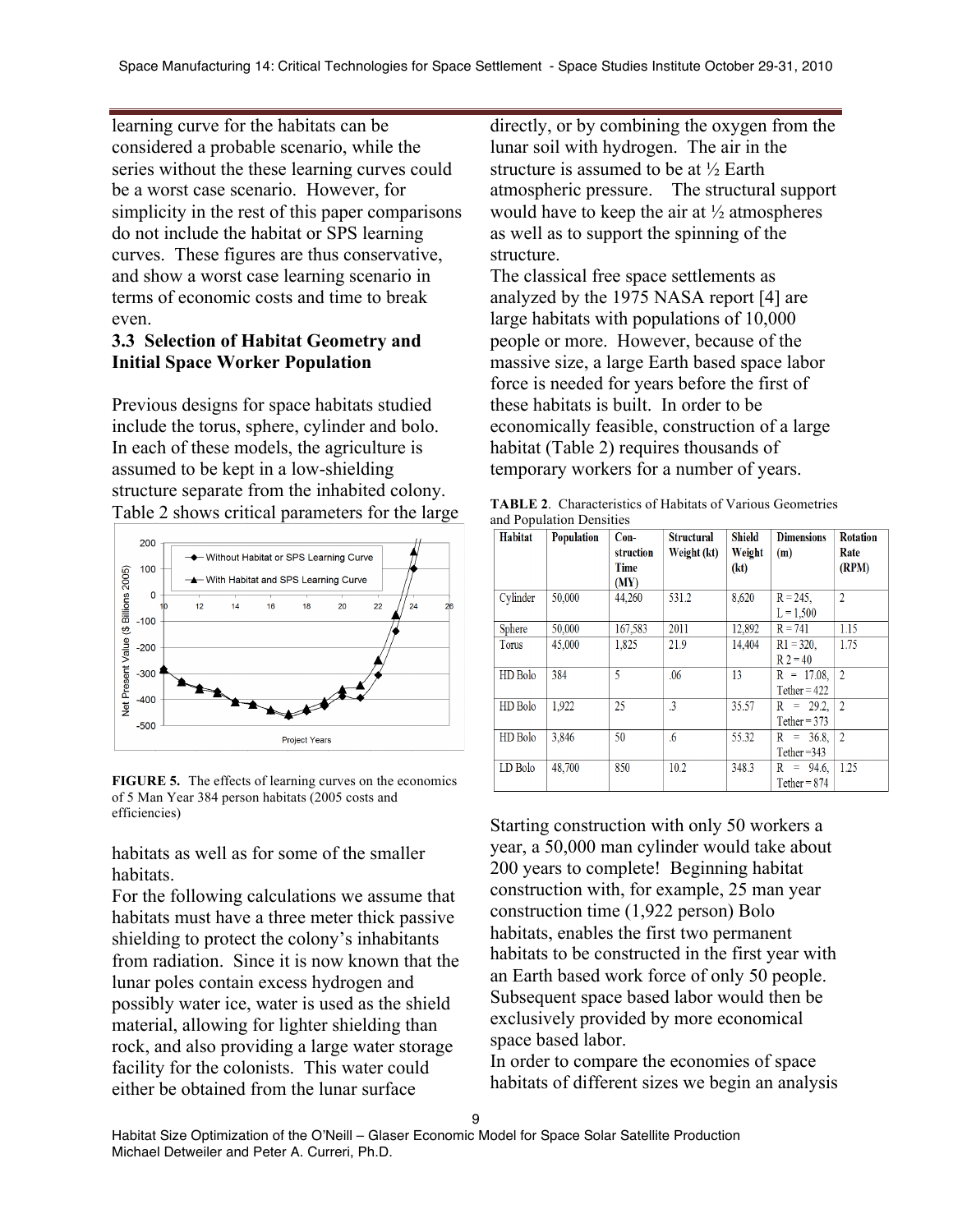using an initial space work force of 4000 people. Figure 6 compares the different designs explained in the previous section. From Figure 6 it is apparent that even with an initial space workforce of 4000 people (more optimized for the large habitats), the smaller bolos are the most profitable solution. The habitat geometry (as illustrated in Figure 6) that is the most economically optimum for early construction is the bolo. We next examine the sensitivity of the economics to habitat size. Figure 7 shows the economics of the 4,000 person start and of the 50 person start as a function of bolo size. For the Bolo sizes considered (2-200 man years, MY, construction time), a 4000 person start represents an initial excess of workers and a



**FIGURE 6.** Habitat geometry comparison (4000 person start) using the 2005 baseline power demand and assumptions shows that the bolos are the most profitable.

50 person start represents a modest starting population. From Figure 7 it is apparent that when the habitats get too small, or too large, the economic potential decreases.

Considering the 50 person start series, habitats that are too large will decrease profits because they increase the SPS construction start time relative to expenses and thus greatly decrease out year revenues. However, since smaller designs have a small volume to shielding tonnage ratio making designs that are too small also decrease out year profits. This is illustrated in the 50 person start series in

Figure 7. For the 4,000 person start the sizes that are the most profitable are between 2 and 65 Man Years. In the 50 man start series, only bolo sizes from 4-8 MY are economically optimum and the 5 year bolo has the best possible economic gain.

Figure 8 shows the economic difference between starting with a space work force of 4,000 people compared to 50 people. Starting with 50 workers, only a temporary structure for one year needs to be built. Starting with 4,000 workers, larger temporary housing needs to be built up over several years before the construction of the first permanent habitat. Thus, for any bolo habitat smaller than 50 MY, we can take advantage of the inexpensive space based labor after the first year of



**FIGURE 7**. Choosing habitat size for optimum economic gain, the points represent the total income by year 24.

construction. Starting with the same 50 person workforce, it would take decades to complete the first 10,000 person permanent large vista space habitat.

Figure 9 shows the details of the economics for bolo sizes 5, 50 and 100 MY construction time showing the best economics is obtained for the 5 MY construction scenario.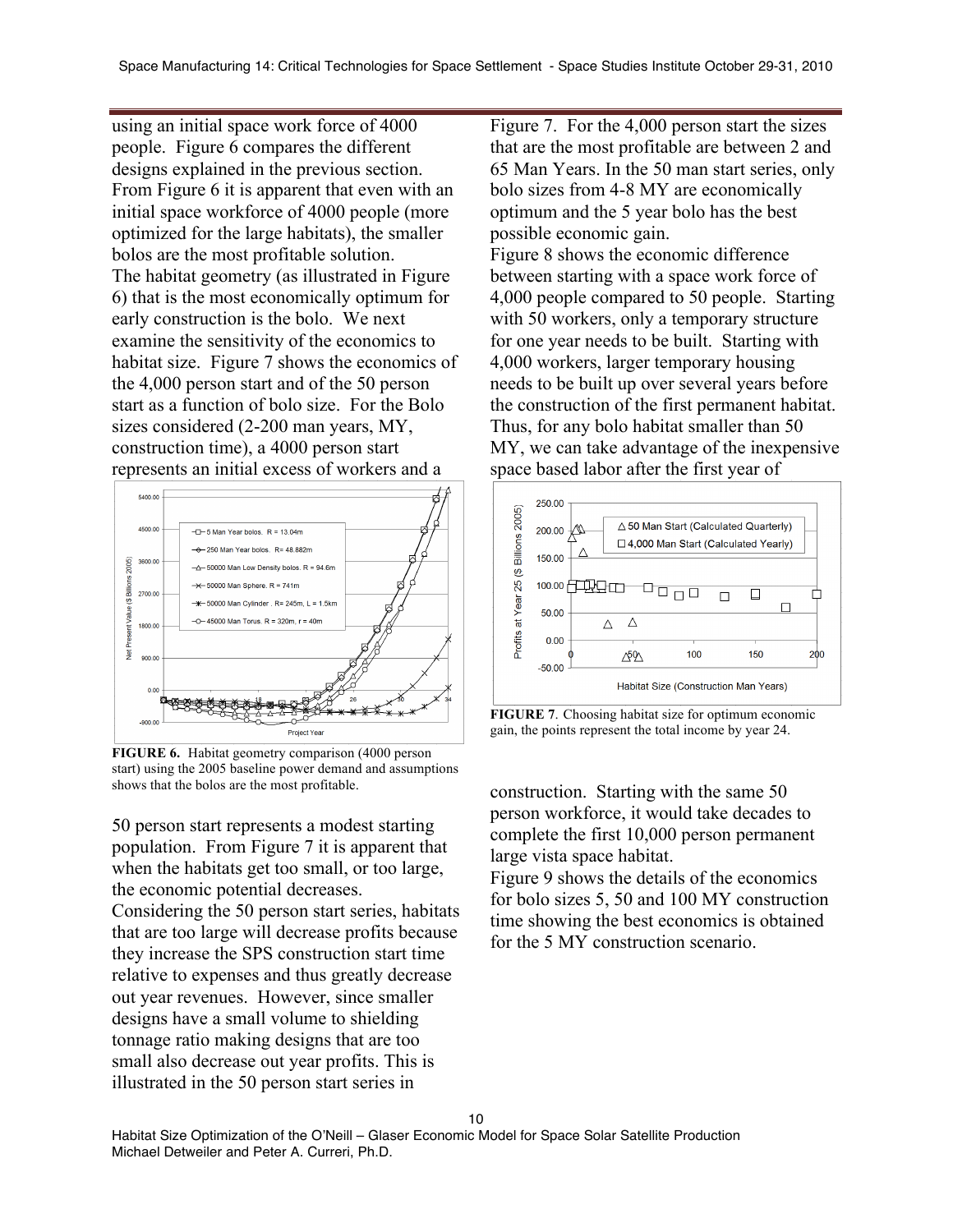

**FIGURE 8.** Small bolos enable a modest first year habitat construction work force of 50 workers after which the workers live in permanent space habitats lowering costs and enabling space colonization.

A model for a 5 Man Year Bolo Habitat would have two 6.5 kiloton shields. The radius of each of the inhabited spheres is 17.08 m, and each sphere holds 192 settlers. If spun at 2 rotations per minute, the length from the end of the habitat to the center of mass would be 245m, which would give 1 gravity of acceleration at the end of the inhabited spheres. Each habitation sphere would have an associated lower shielding agriculture sphere.



**FIGURE 9.** The economics of bolo habitats as a function of size with an optimum at 5 Man Years (384 person habitat).

#### **3.5 Progressing from a Space Power Intensive to a Space Real Estate Intensive Economy**

Since the growth economics is based on the SPS demand of that year, the economics of building small bolos does not change much with the initial workforce.

#### **3.4 Optimizing Habitat Size**

When 100% market penetration is achieved, the increase in production of the SPS slows considerably, but the profits rise dramatically. At this point in time, about 24 years into the program, the industrial capacity above that needed to continue meeting the world power demand can be applied to building habitation. In other words the excess capacity can be applied to space real estate production. Large cylinders could be built, with the previously built habitats put inside the cylinder as houses or apartment buildings. Some of the connection tubes would be left on the habitats and attached to the center of the cylinder as a support structure. Also, the water from the bolo's shields could be pumped into the cylinder's shields. This would allow all the settlers to be moved into a large, spacious environment. The population density could decrease substantially. At this point of great profit, new habitats could be built in a large-scale fashion with beautiful vistas as envisioned in the Gerard O'Neill space settlements (1974). With the excess space industrial capacity, enabled by SPS profits, applied to developing space habitation, the population in space could substantially increase over the next decades. Starting with just 50 people living in space habitats at year 11 of the project, between 35 and 45 thousand people would live in space by year 28 (Figure10). This would be a major step in the human settlement of space.

Habitat Size Optimization of the O'Neill – Glaser Economic Model for Space Solar Satellite Production Michael Detweiler and Peter A. Curreri, Ph.D.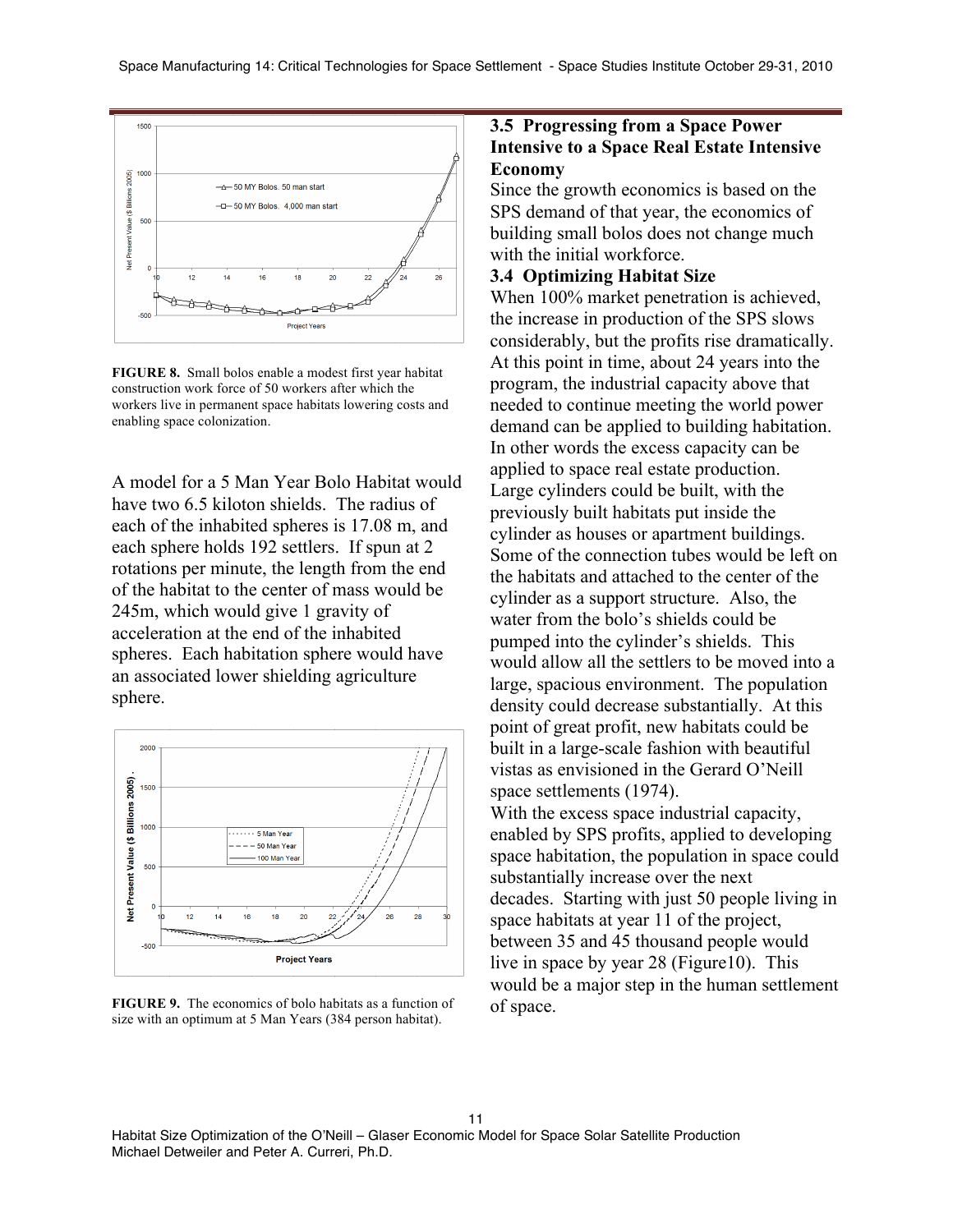

**FIGURE 10.** Population living in space as optimized to produce space solar power satellites (SPS) and capital profits

If the profits are spent on increasing the population in space, as shown in Figure 11, the space population growth could be staggering. Figure 12 shows the space population if the workers start building 45,000 person tori or more small bolo habitats. However, we suggest that after the costs of the project are paid back to investors with interest in about project year 25, the program should transition to providing the maximal additional space habitation. We should remember that the program has achieved the production all future electricity demand in a carbon free manner and for only 80% of projected Earth electricity prices. The Earth and its inhabitants will reap this dividend for the foreseeable future.





human population living in space transitioning from primarily a space energy production to primarily a space real estate production economy.

We suggest that after financial break even, that the endeavor be considered as a world utility. The additional income should be applied to maximize the available real estate in space. This scenario is shown in Figure 12. It can be seen that if the profits after financial break-even are invested into building habitats and providing transportation of settlers into space, one million people could be living in space by about project year 30. It is also seen in Figure 12 that after financial break even, the industrial capacity in space is so large that the finances are no longer sensitive to habitat size. Thus the large vista habitats envisioned by O'Neill can be constructed with little financial penalty.



**FIGURE 8.** Population living in space if the SPS profits are invested in space real estate.

#### **4. CONCLUSIONS AND OPPORTUNITIES FOR FUTURE RESEARCH**

Creating large space habitats by launching all materials from Earth is prohibitively expensive. However using space resources and space based labor to build space solar power satellites can yield extraordinary profits after a few decades. The economic viability of this program depends on the use of space resources and space based labor. To

Habitat Size Optimization of the O'Neill – Glaser Economic Model for Space Solar Satellite Production Michael Detweiler and Peter A. Curreri, Ph.D.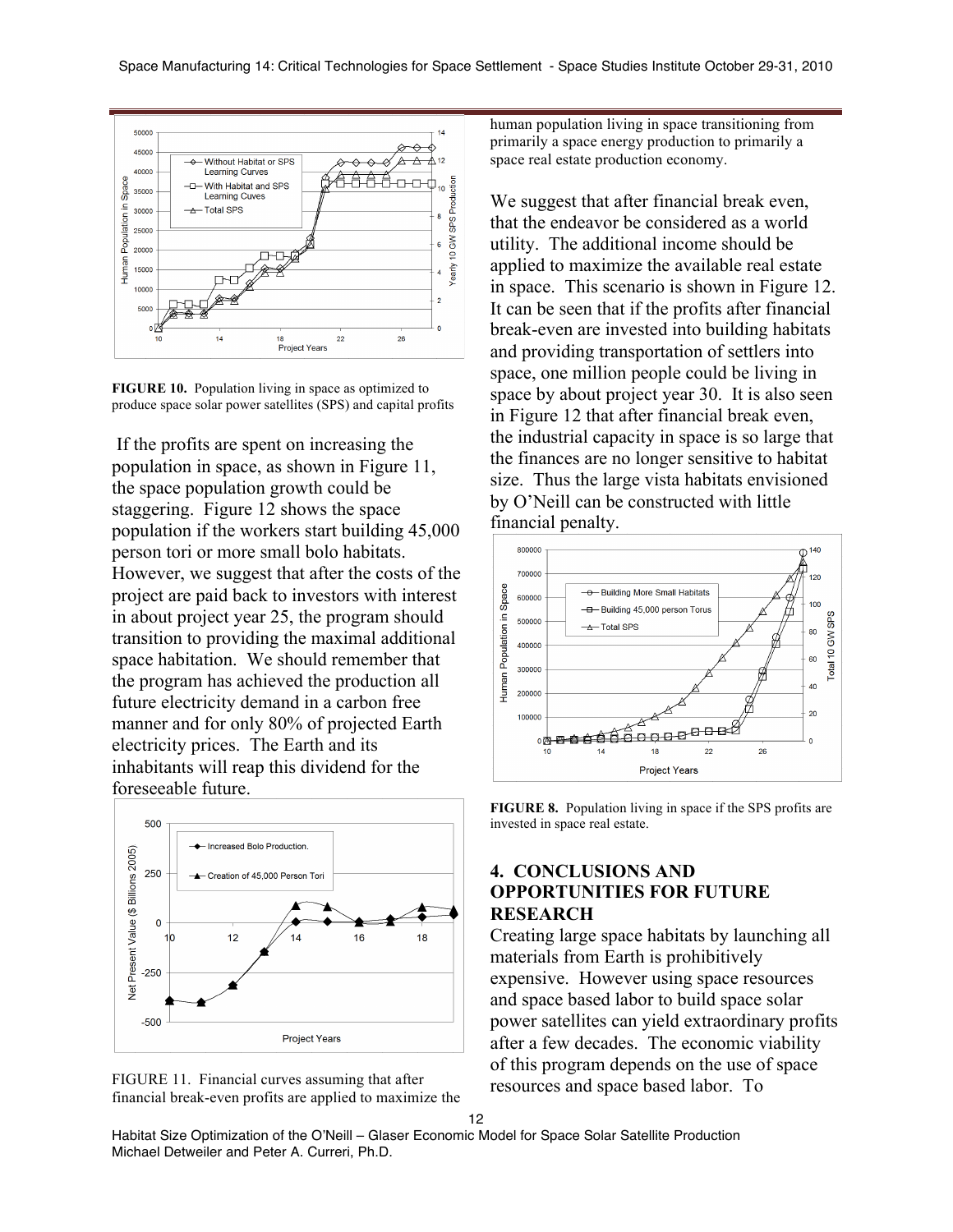maximize the return on the investment, the early use of high density bolo habitats is required. Other shapes do not allow for the small initial scale required for a quick increase in space based labor based on settlers in permanent free space habitats. This study found that 5 Man Year, or 384 person bolo high density habitats is the most economically advantageous for the classical O'Neill – Glaser model assumptions. The program investments are returned with interest by year 24, and over 45,000 people would be living O'Neill habitats in free space. All new and replacement world energy demand would be met by carbon emission free space solar power at only 80 % of Earth energy costs. We suggest that after financial break even, that the endeavor be considered as a world utility. The additional income should be applied to maximize the available real estate in space. If the profits after financial breakeven are invested into building habitats and providing transportation of settlers into space, one million people could be living in space by about project year 30 living in the large vista habitats envisioned by O'Neill. In order to study the effects of initial habitat size on the O'Neill – Glaser model economics we purposefully did not update the technologies and financial parametric values from those used in the classical 1975 economic model as described by O'Neill in Science. We suggest that a new study be undertaken to update the financial and technological parameters of the O'Neill – Glaser model but with care not to eliminate its essence, that is achieving human settlement of space in conjunction with the implementation space solar power.

#### **NOMENCLATURE**

 $c =$  the learning curve  $D =$  demand in GW

 $p =$  market penetration for that year in fraction form

 $b =$  the economic benefit in billions of dollars

 $p_s$ , = total population of SPS  $u =$  the amount of units created previously  $w =$  work done per unit  $v =$  the year

#### **ACKNOWLEDGMENTS**

The work done by the first author was made possible by the MSFC Summer Intern Program supported by the Maine Space Grant Consortium. The support of many program management and NASA leaders was essential in making this work possible; especially the group leads Tim Vaughn and Joe Howell; and Carole Mclemore, John Fikes who managed the MSFC In Situ Resource Utilization effort. We would like to thank those who make the NASA Intern Program possible including Frank Six, Mona Miller and Tina Haymaker. The efforts of Jerry Sanders, JSC, as the NASA In Situ Resource Utilization lead and Michael Wargo, the NASA Exploration Lead Scientist, have been particularly essential for continued progress in the study of lunar resource utilization.

#### **REFERENCES**

- 1. Lewis, J.S., *Mining the Sky*, Helix Books, Reading, MA 1996.
- 2. O'Neill, G.K, "Space Colonies and Energy Supply to Earth," *Science*, **10**, 943-947, 1975.
- 3. Glaser, P.E., et al., *Feasibility Study of a Satellite Solar Power Station*, CR-2357, NASA Lewis Research Center, Cleveland, OH, 1974.
- 4. Johnson, R. and Holbrow, C., *Space Settlements: a Design Study*, NASA SP-413, NASA Ames Research Center, Moffett Field, CA, 1977.
- 5. Hoffman, S. J. and Kaplan, D. L*.*., *"*Human Exploration of Mars: The

13

Habitat Size Optimization of the O'Neill – Glaser Economic Model for Space Solar Satellite Production Michael Detweiler and Peter A. Curreri, Ph.D.